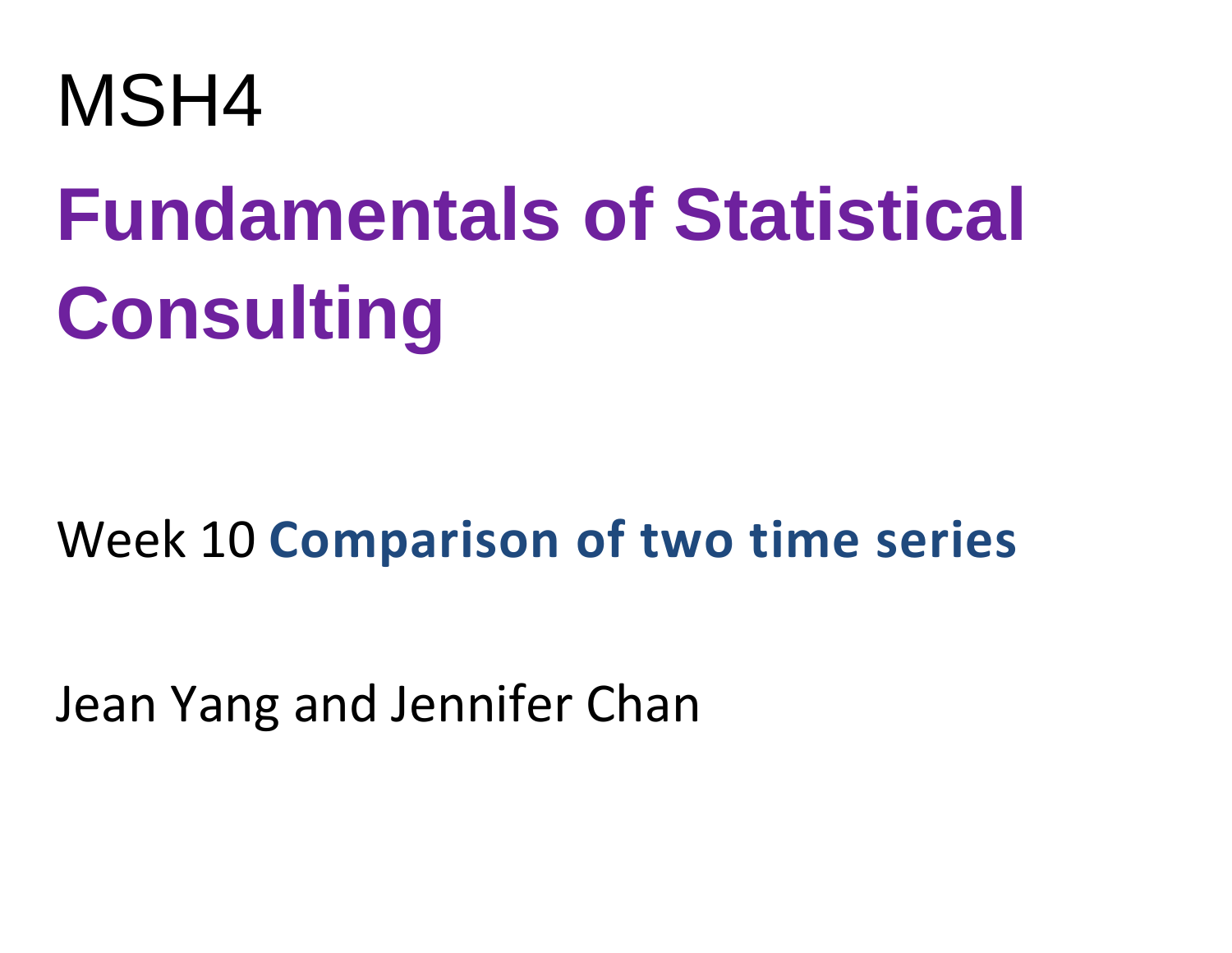# **Important points**

1.Difference in sampling frequencies.

Erase the connecting lines and display only the points corresponding to actual data.



# 2.Difference in length.

#### 3.What to compare?

Process or model (time series generator)? Values, trends, patterns or periodicity? Observed or forecast?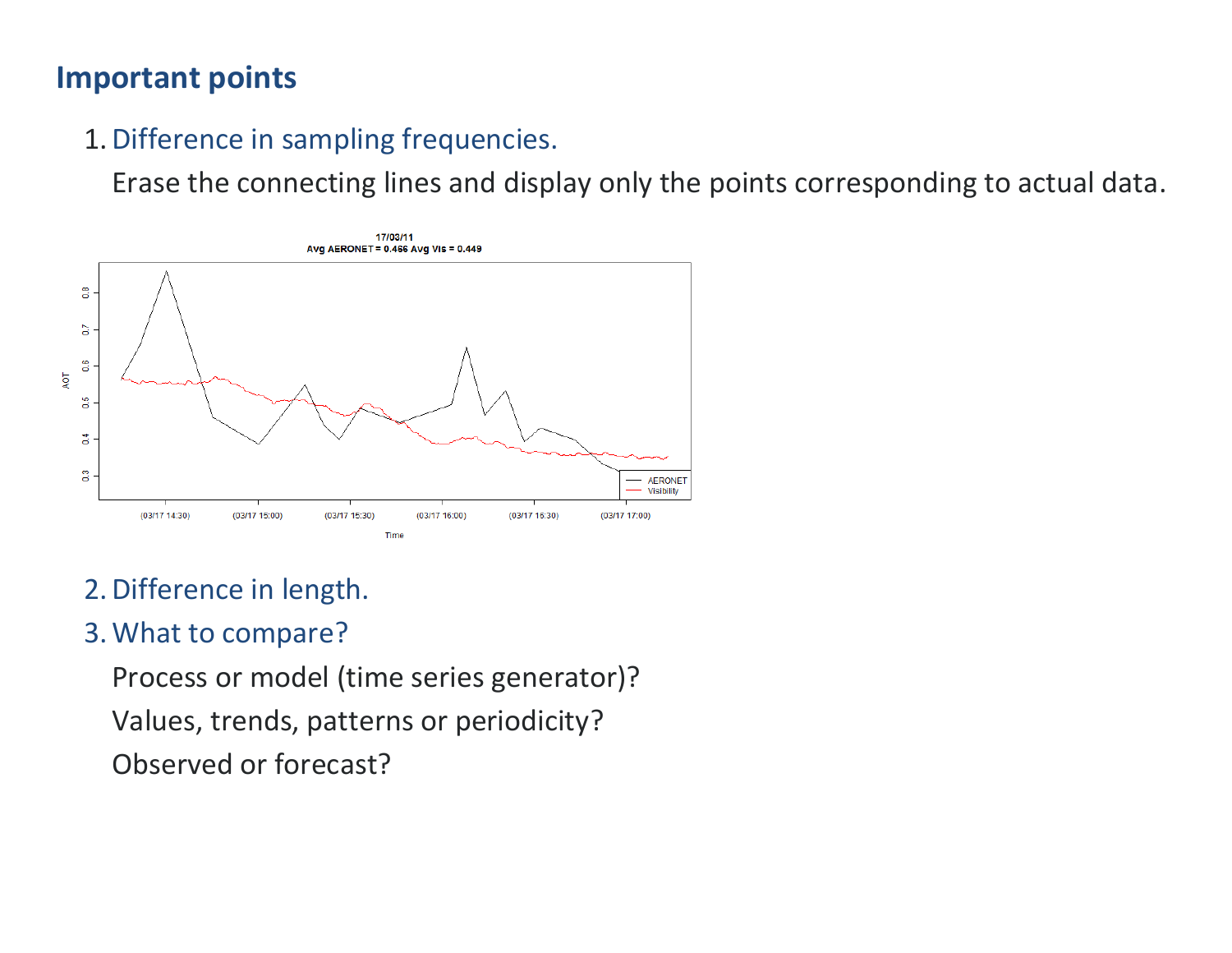Some basic graphical comparison

Charissia data

### **Two time series:** pre and post

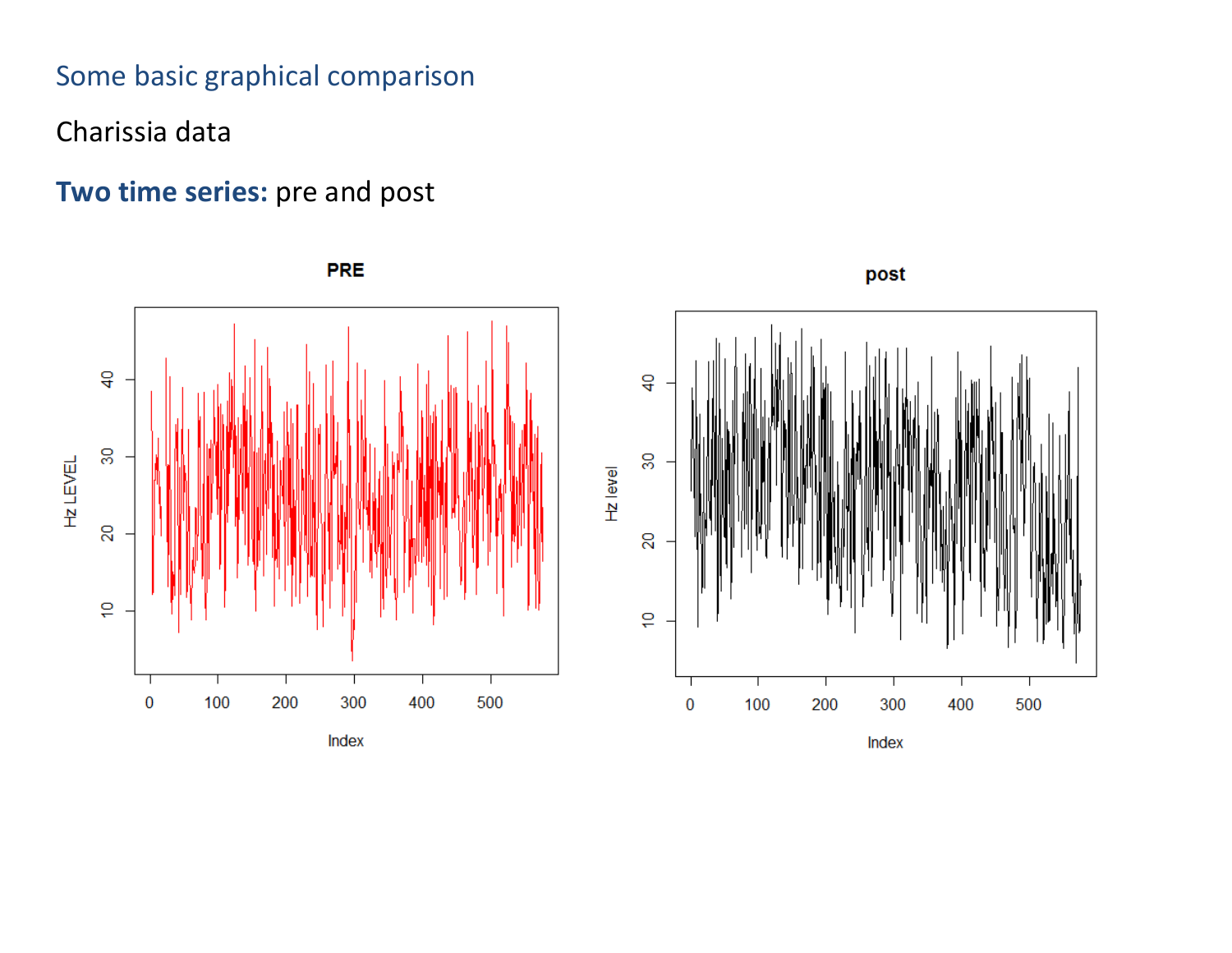#### **Compare differences and ratios**



 $Diff = post - pre$ 

Ratio = post/pre

More positive than negative differences in the first graph.

Ratios are much higher above 1.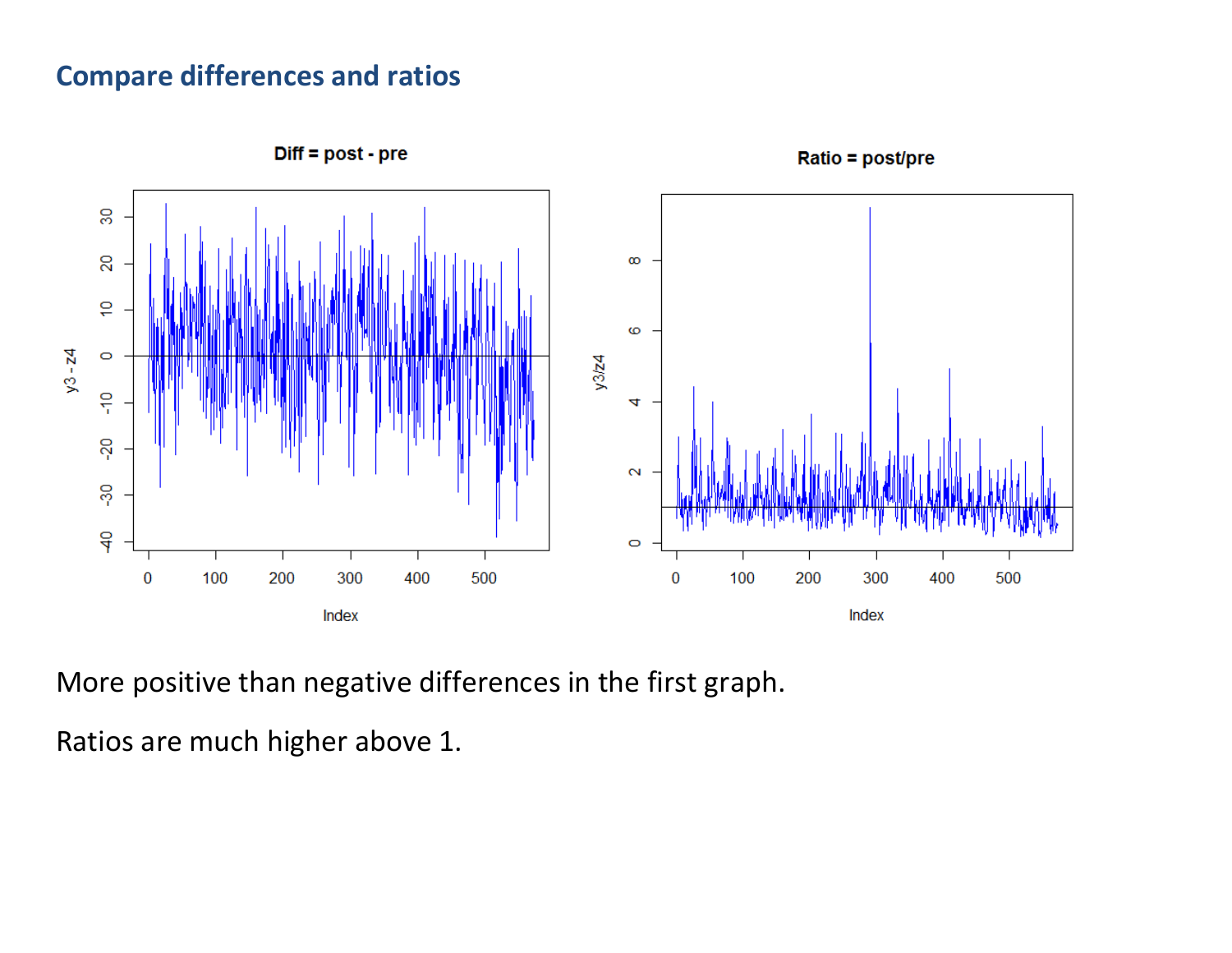#### **Compares two cumulative time series.**



cum pred (red) & cum post

The post time series has higher values in general.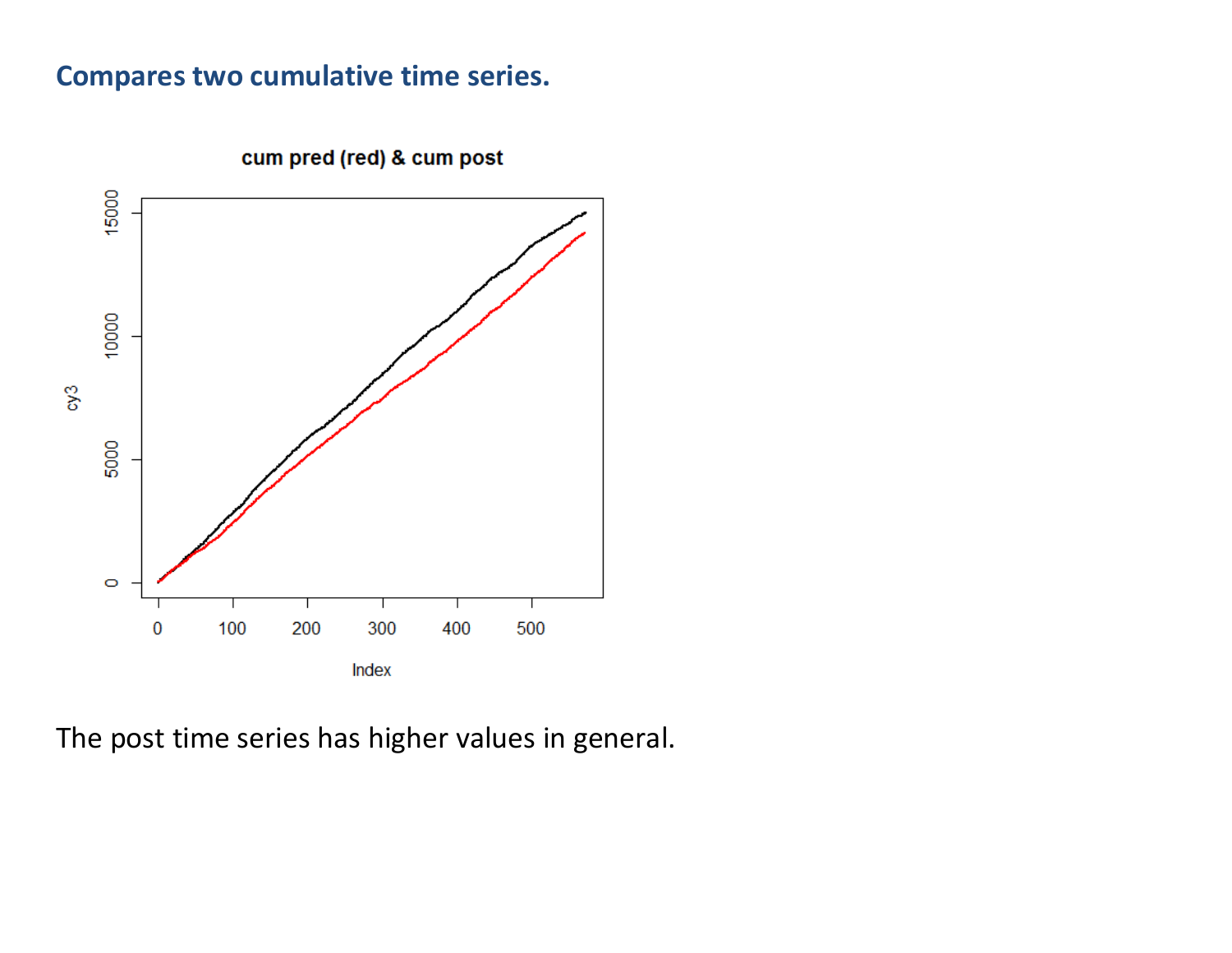# **Compare models**

# Time series models

Fix *ARMA* or *regime switching* or *other nonlinear* models and construct an F test to test the hypothesis of a common set of parameters for *a common data set but not here*.

These do not compare mean and variance but just the autocorrelation structure, acf.

The noises are smoothed out.



The three plots are acfs and *cross correlation*. These may not be the comparison Charissia wants!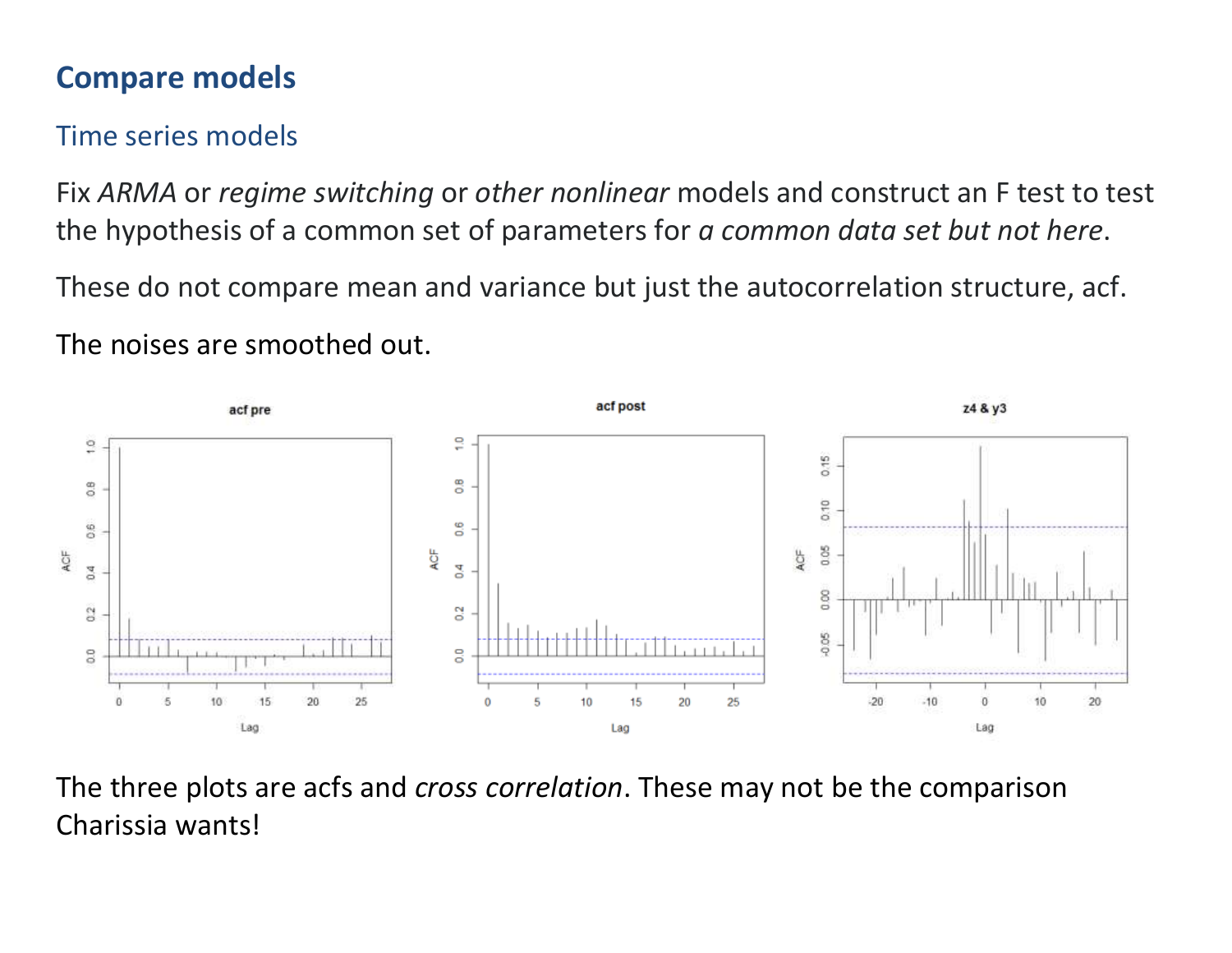#### Running ARMA models

 $arima(x = z4, order = c(1, 0, 1))$  #pre

Coefficients: ar1 ma1 intercept 0.5545 -0.3909 24.8376 s.e. 0.2109 0.2356 0.5058

```
sigma^2 estimated as 78.2: log likelihood = -2051.22, aic = 4110.43
```

```
arima(x = y3, order = c(1, 0, 1)) #post
```
Coefficients:

|  | ar1 ma1 | intercept              |
|--|---------|------------------------|
|  |         | 0.5976 -0.2983 26.1752 |
|  |         |                        |

sigma^2 estimated as 86.87: log likelihood = -2088.53, aic = 4185.07

The parameter estimates are similar but there is no test of significance of the difference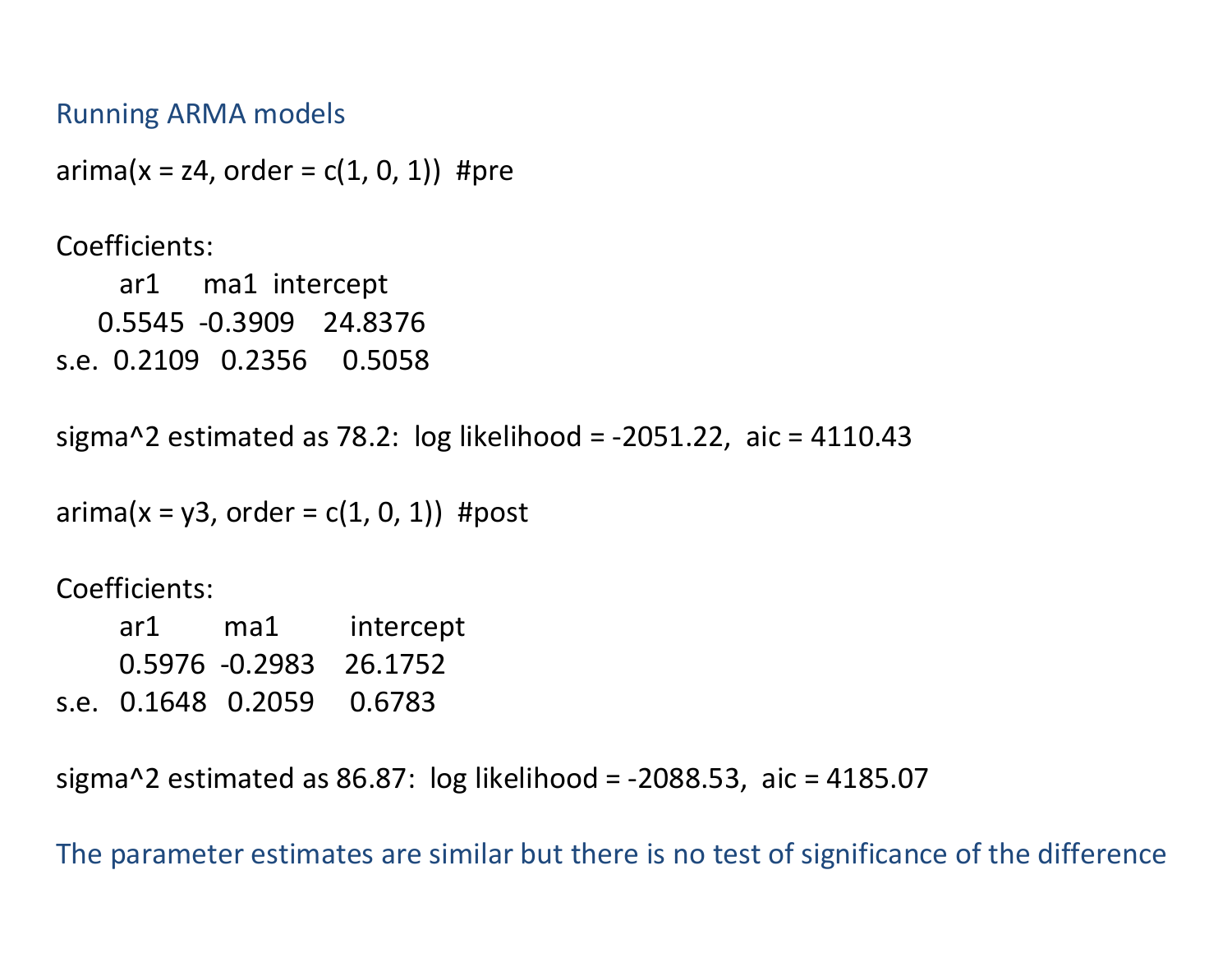on *two different data*!!

# **Compare forecast**

Granger test is usually used to see if the values of one series at time *t* can predict the values of the other series at time *t+1,* that is, to test if one time series is useful in forecasting another.

The R code is grangertest() in the lmtest library.

> grangertest(z4,y3[1:570],1) #make two data the same length

```
Granger causality test
Model 1: y3[1:570] ~ Lags(y3[1:570], 1:1) + Lags(z4, 1:1)
Model 2: y3[1:570] ~ Lags(y3[1:570], 1:1)
 Res.Df Df F Pr(>F)
1 566 
2 567 -1 14.377 0.0001657 ***
---
Signif. codes: 0 '***' 0.001 '**' 0.01 '*' 0.05 '.' 0.1 ' ' 1
```
Significant! But again, it may not be suitable as the time (hence **lag)** pair may differ. We have removed repeats and NA!!!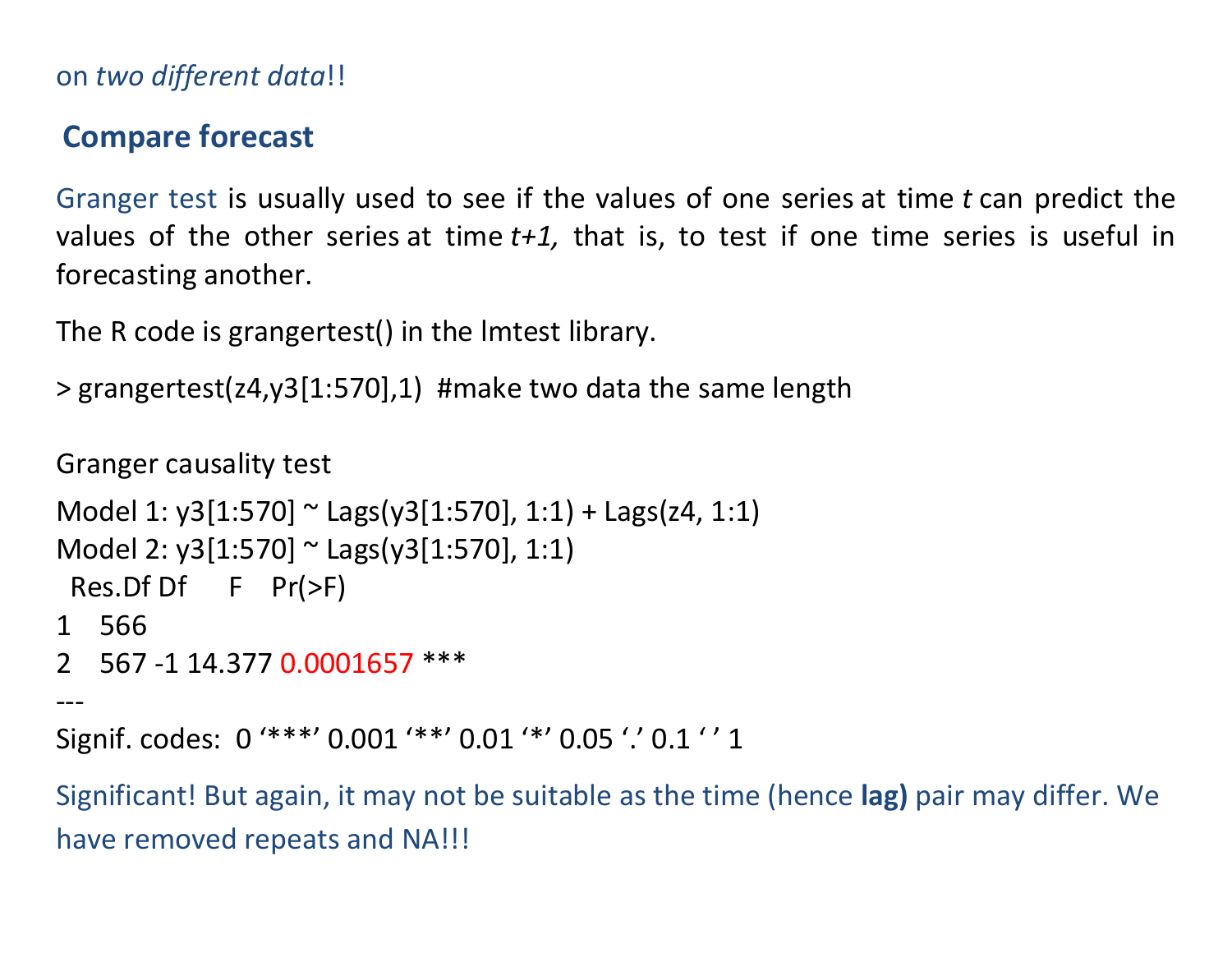# **Compare process in data mining**

Distance function is suggested to compare two series in signal processing.

Distance functions:

L-p distance function  $D(\pmb{x},\pmb{y}) = \left( \begin{array}{c|c} \sum |x_i - y_i|^p \end{array} \right)^{1/p}$ 

L-2 distance function  $D(x,y) = (\sum (x_i - y_i)^2)^{1/2}$  (Most popular and efficient)

# Why prefer L2 distance?

- L2 distance is preserved under "orthonormal transforms" For L-p norm, only p=2 satisfy this property.
- Optimal distance measure for estimation if signals are corrupted by Gaussian, additive noise
- Widely used
- Euclidean distance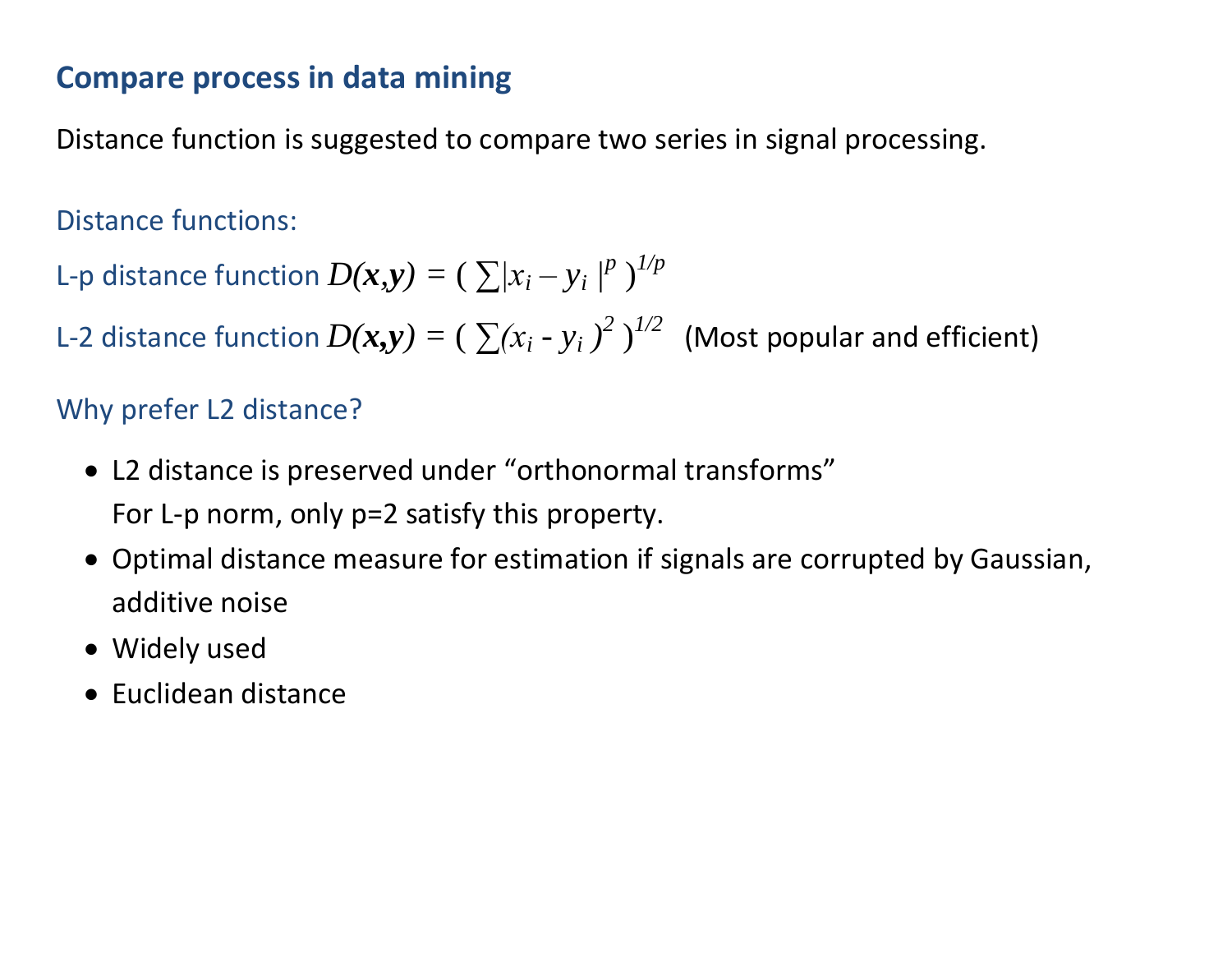# **Other distance measures**

Manhattan distance:  $\sum_i |x_i - y_i|$ 

Infinite norm distance: max*<sup>i</sup> |xi − y<sup>i</sup> |*

Charissia data

```
> sqrt(sum((z4-y3)^2))
[1] 311.456
```
Again there is no test of significance. It is useful if we have several time series to compare but it depends on the pairing of data.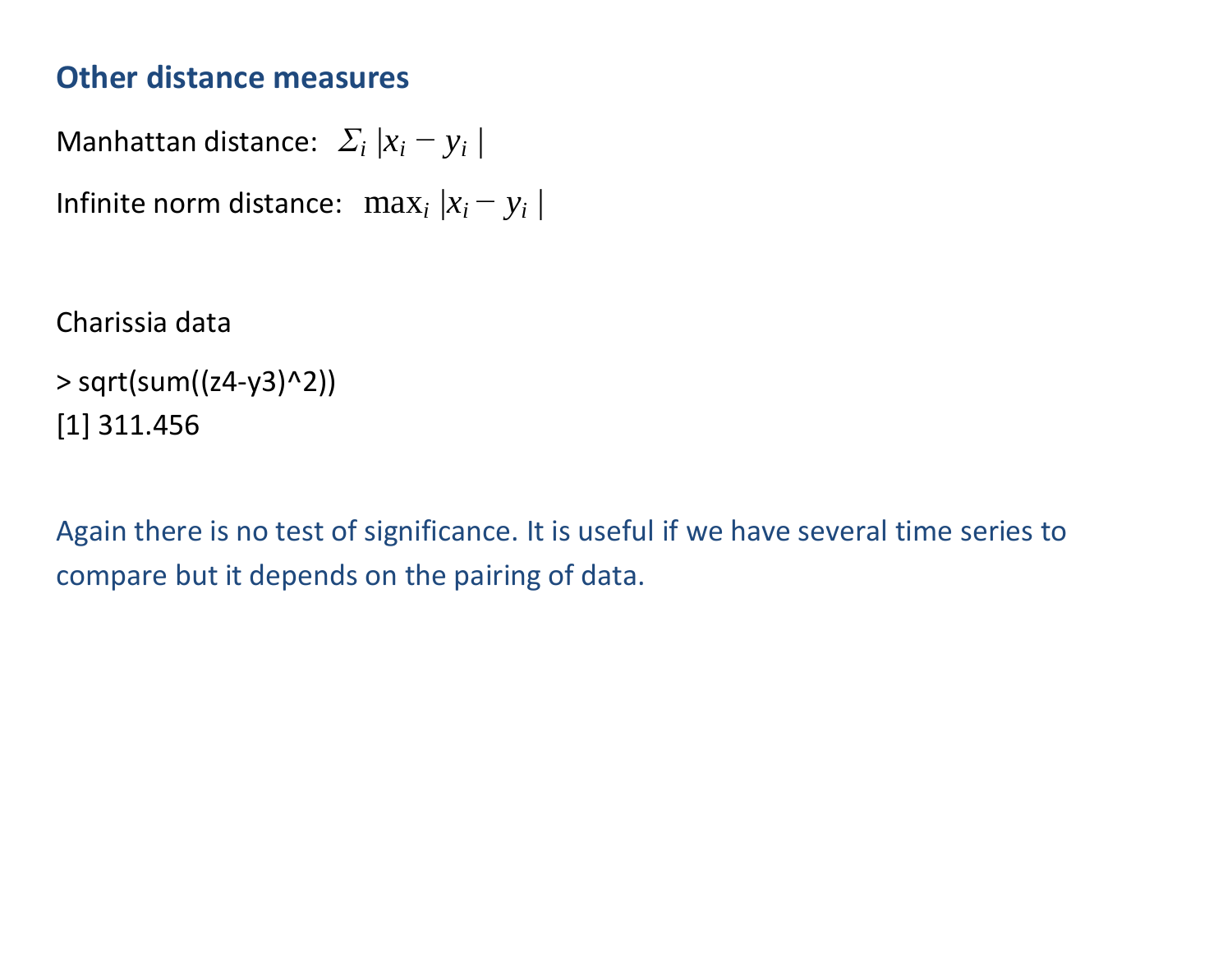# **What constitutes differences?**



#### Difference in time in the first graph?

Align the time series with the same starting point.

Difference in levels in the second graph?

Normalized or standardized the time series.

There are not the issues as the levels of pre and post are similar. The difference in levels is what we want to study.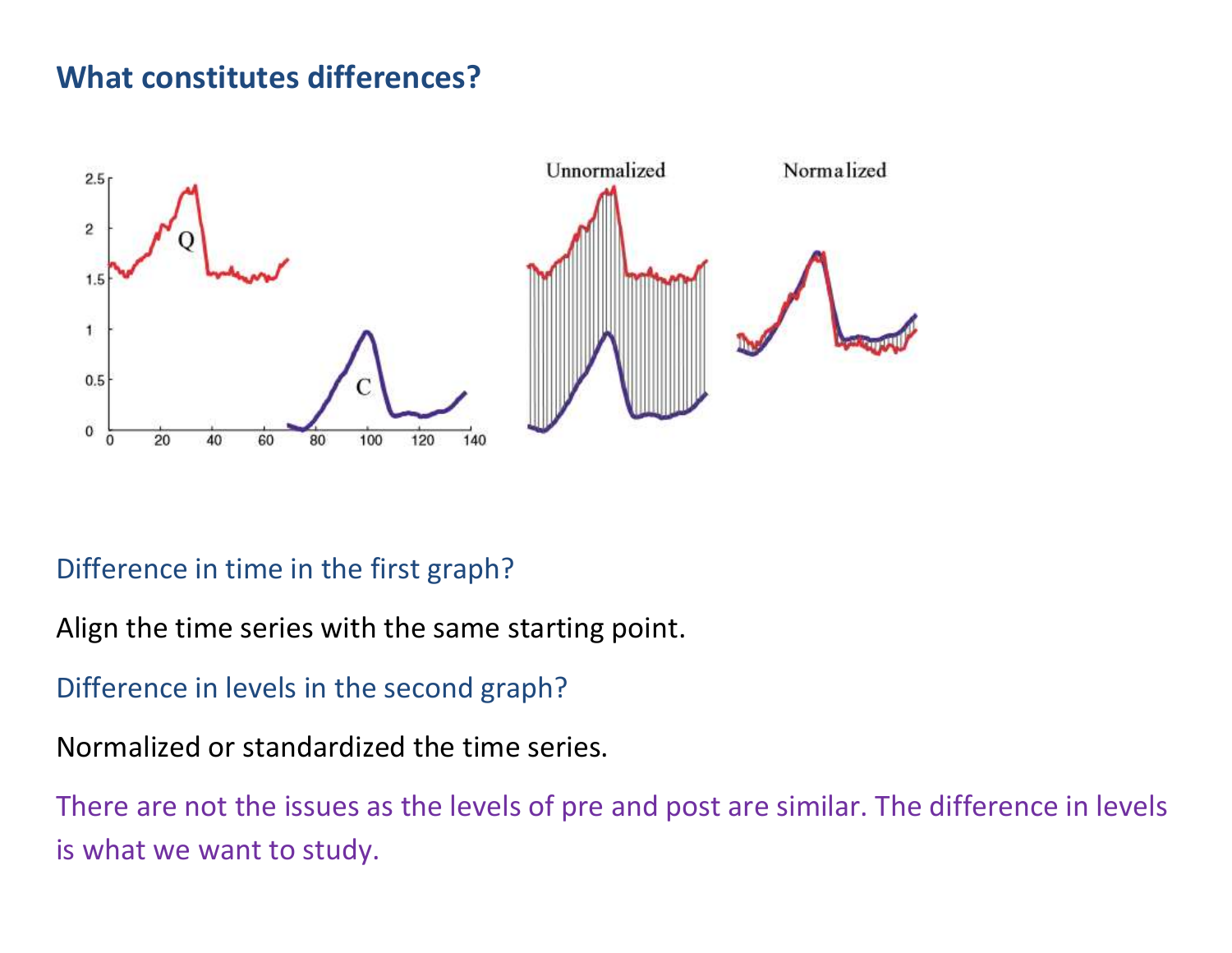### **Elastic dissimilarity measure**

What if the time series differ in length? With different sizes *M* and *N*!

Dynamic time warping (DTW)  $D(x_i, y_i) = \delta(x_i, y_i) + \min \{D_{i,i-1}, D_{i-1,i}, D_{i-1,i}\}$ where  $\delta(x_i, y_j)$  can be  $(\sum (x_i - y_i)^2)^{1/2}$ .

The unit window can change to any  $\omega$  in general,

$$
j = \max\{1, i' - \omega\}, \cdots, \min\{N, i' + \omega\},\
$$

where  $i' = \left[\frac{i}{i}\right]$  $\boldsymbol{M}$  $\vert$  and  $\vert$  is to round to the nearest integer.

If  $\omega = 0$  and  $M = N$ ,  $D(x, y)$  corresponds to the Euclidean distance. The window  $\omega$ allows reduction in computational cost.

#### **Minimum jump costs (MJC)**

$$
D(x, y) = \sum_{i} c_{\min}^{(i)}
$$
  
where  $c_{\min}^{(i)} = \min \left\{ c_{t_x}^{t_y}, c_{t_x}^{t_y+1}, c_{t_x}^{t_y+2}, \dots \right\}$  and  $c_{t_x}^{t_y+\Delta} = (\emptyset \Delta)^2 + \delta \left( x_{t_x}, y_{t_y+\Delta} \right)$